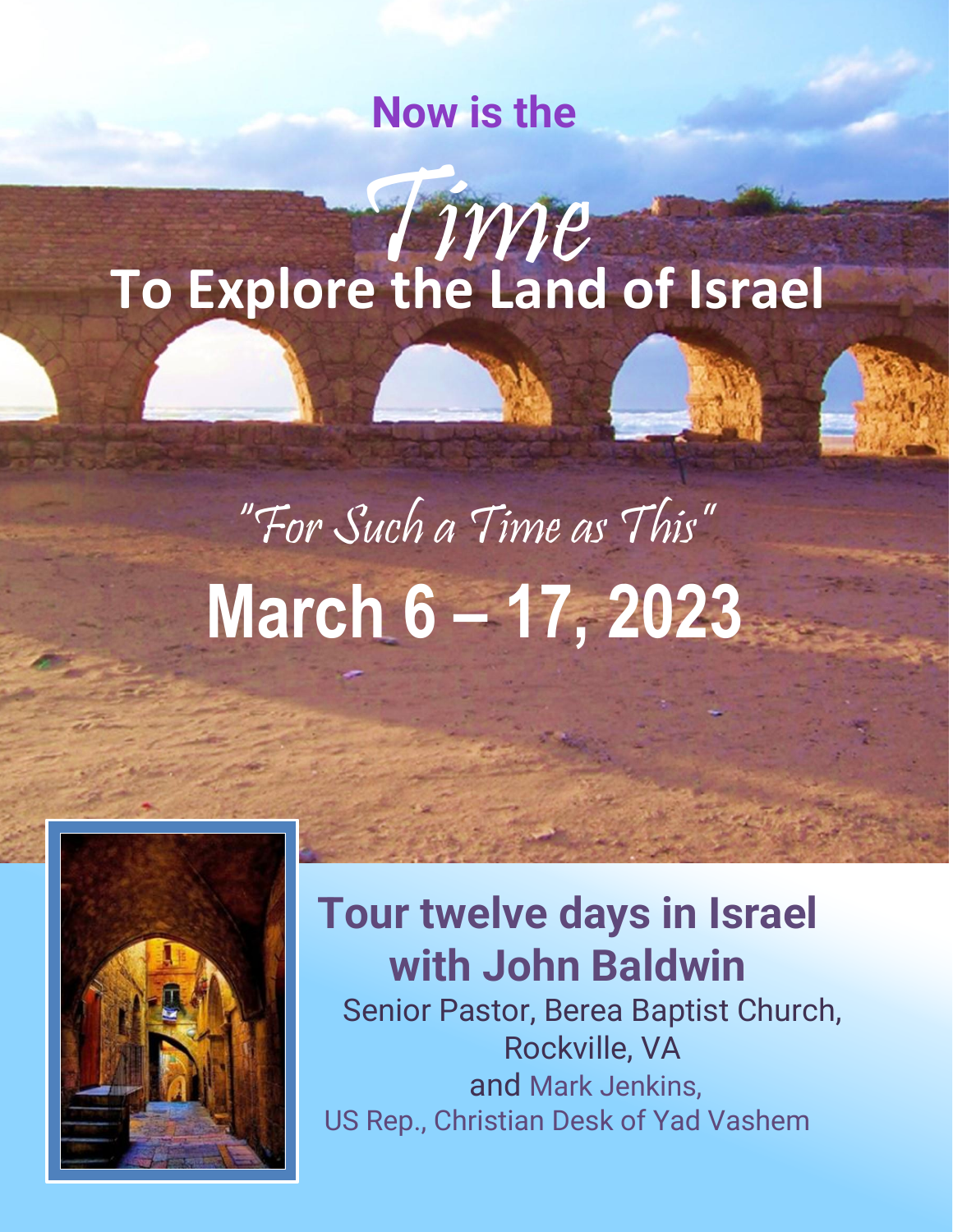

## **Tour HIGHLIGHTS**

*Nazareth Village*  $\bigodot$ *Timna*  $\bigodot$ *Snorkeling in Eilat*  $\bigcirc$ *Special Invitation Tour at Yad Vashem*  $\bigcirc$ *Magdala Chorazin City of David Latrun*

*And much much more!*

*Valley of Elah*



**TLCHOLYLANDTOURS.COM Register today!**



#### **Tour Price - 1 2 Days From Dulles (IAD) on Lufthansa Airlines**

**\$4, 599 \*** per person, two adults sharing a room *\$1300 Single Supplement to room alone*

#### **\*INCLUDED**

- Meet, assist on arrival/departure in TLV
- Air conditioned deluxe coach with wi-fi
- Government licensed English speaking guide
- **Driver**
- Meals on HB (half board: Israeli buffet breakfast and dinner at hotel)
- Other meals: Lunch, Nazareth Village, a St. Peters fish lunch and a farewell dinner
- All entrance fees as per itinerary
- Tours, transfers and sightseeing as per itinerary
- Porterage at hotels (one suitcase per person)
- Complimentary TLC Travel Package: Lanyard wallet, Luggage Tags, Journal and pen
- Upon Arrival in TLV: Pilgrim Certificate, map, hat, Canvas backpack
- \$325 Trip Tips in package base price

#### **10 nights' Accommodations:**

- 1 Night Resort Hadera on HB
- 3 Nights Ein Gev Resort, Galilee on HB
- 2 Night s Vert Hotel, Dead Sea on HB
- 4 Nights Leonardo Plaza Hotel, Jerusalem on HB

#### **NOT INCLUDED:**

- \*Airport departure taxes and fuel surcharges currently estimated at \$767 (subject to change before ticketing)
- Items of personal nature or extra services
- Beverage during meals
	- Costs of Trip Insurance, Covid Related Expense, Passport Costs
- Snorkeling equipment rental
- After landing TLV, 7 lunches on touring days

#### **IMPORTANT DETAILS**

#### **Total package estimate is \$5,366**

- Deposit required with registration is \$500 per person; \$175 is non -refundable for any reason. Additional cancellation penalties see page 4.
- Additional Documents; Passport copy, Medical Ins. Card copies, Trip Insurance, Emergency Medical Info, Due by NOVEMBER 26, 202 2.
- **Full Payment due DECEMBER 01, 2022**.

Reservations not paid in full by due date are subject to cancellation. Registrations received after DEC. 01 are late and will incur additional fee of 150. Registrations received after DECEMBER 1 must be paid in full at time of registration.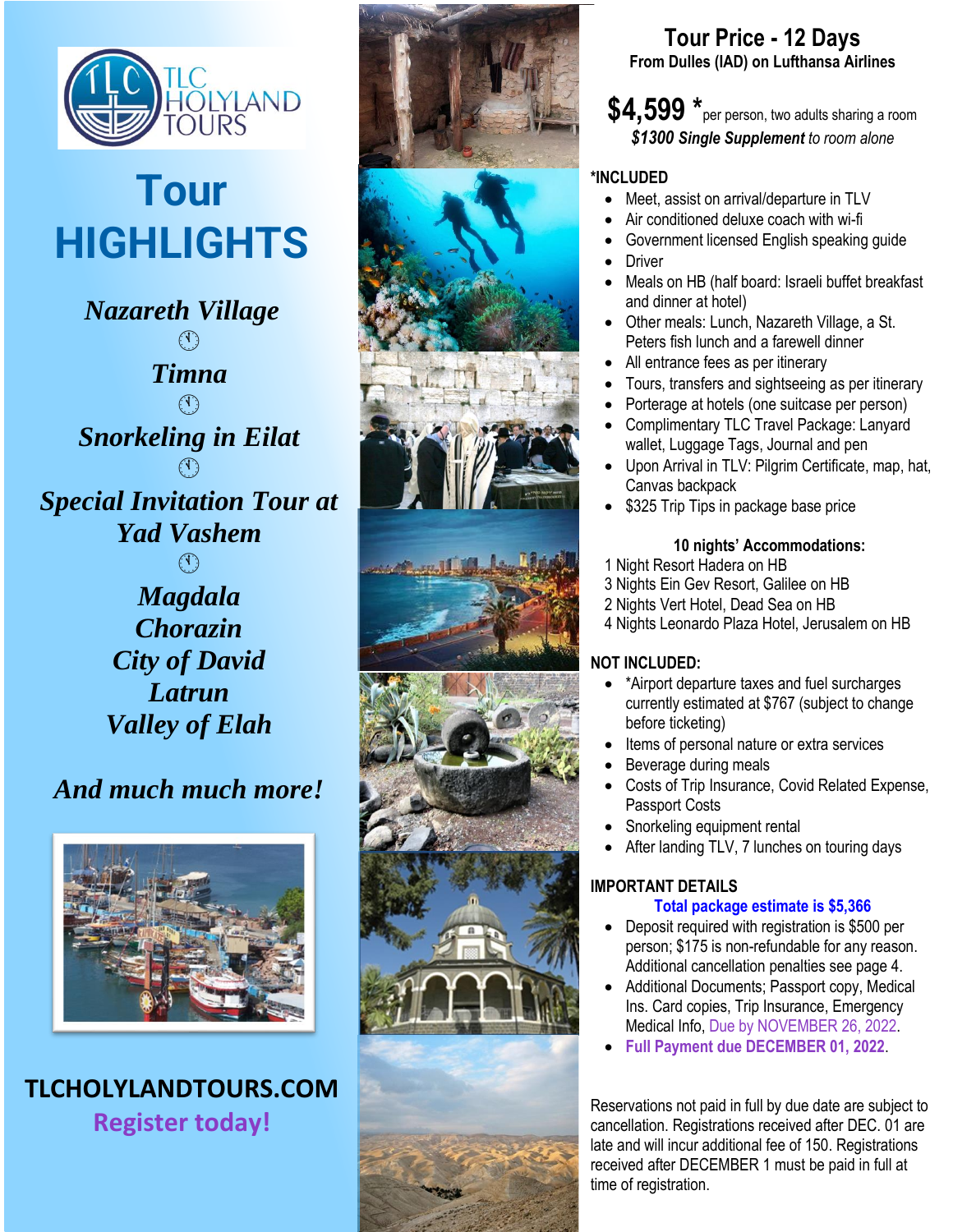#### **Proposed Itinerary**

TLC Holyland Tours reserves the right to amend the itinerary based on conditions on the ground. Days 9 – 11 are proposed. Site reservation times will determine final schedule.

#### **Day 1 Monday**

Depart USA

#### **Day 2 Tuesday**

Arrive In Israel, Check-in

#### **Day 3 Wednesday**

Caesarea Maritime | Mt. Carmel | Valley of Armageddon | Megiddo | Nazareth | Nazareth Village | Arrive on the Sea of Galilee

#### **Day 4 Thursday**

Sea of Galilee | Jesus Boat | Tabgha | Capernaum | Lunch by the Sea | Baptism in the Jordan

#### **Day 5 Friday**

Mount of Beatitudes | Chorazin | Caesarea Philippi | Northern Golan Heights

#### **Day 6 Saturday**

Check out | Mt. Arbel | Bet Shan, short stop | Qumran | Dead Sea | Dinner & Overnight Dead Sea

#### **Day 7 Sunday**

Check out | Timna/Tabernacle | arrive in Eilat |

Snorkel or Swim in the Red Sea | dinner and overnight Dead Sea

#### **Day 8 Monday**

Masada | Ein Gedi | Wadi Qelt | arrive in Jerusalem | Mt. of Olives | 1<sup>st</sup> overnight in Jerusalem

#### **Day 9 Tuesday**

Morning at Yad Vashem | Mt. of Olives | Palm Sunday Road | Garden of Gethsemane | St. Peter in Gallicantu |  $2<sup>nd</sup>$  overnight in Jerusalem

#### **Day 10 Wednesday**

Temple Mount | Pools of Bethesda | St. Anne's Church | Kotel | Davidson Center | Southern Steps | City of David| 3rd overnight in Jerusalem

#### **Day 11 Thursday**

Check out | Ecce Homo Place of the Pavement | Via Dolorosa | Garden Tomb | Gordon's Calvary | Israel Museum | Latrun | Elah Valley| Final overnight in Jerusalem

#### **Day 12 Friday**

Arrive in the USA



**Senior Pastor John Baldwin** and his wife, Juliet will be the hosts for this incredible tour **alongside Rev. Mark Jenkins** and his wife, Terrie. Both men are passionate about living a life where the gospel is key. Both men strive in their lives to lead their families well, to handle their church responsibilities with excellence, to treat others with dignity no matter their walk in life or field of endeavor. Both love their families with a passion and want to lead them well. Both men recognize the need to constantly strive toward the things of God…to be more like Him, hear Him more clearly, look more like Him.

It sounds so simple to do. But with lives that are no longer simple, distractions poking from every direction, it's hard to live simply. Jesus lived simply and loved with everything He was. He walked in a world and in a land that was full of conflict, among His chosen people who were stiff-necked and strong-willed, just as we are today.

Do you live a life longing to look more like Jesus? To understand Him more, know Him in a deeper way, to sit at His feet? Then please…join these men and their wives on this lifechanging journey to the land God loved more than any other. Explore the steps He took, the sites he saw, the life-style He lived. It's greatly needed, "**for such a time as this."**